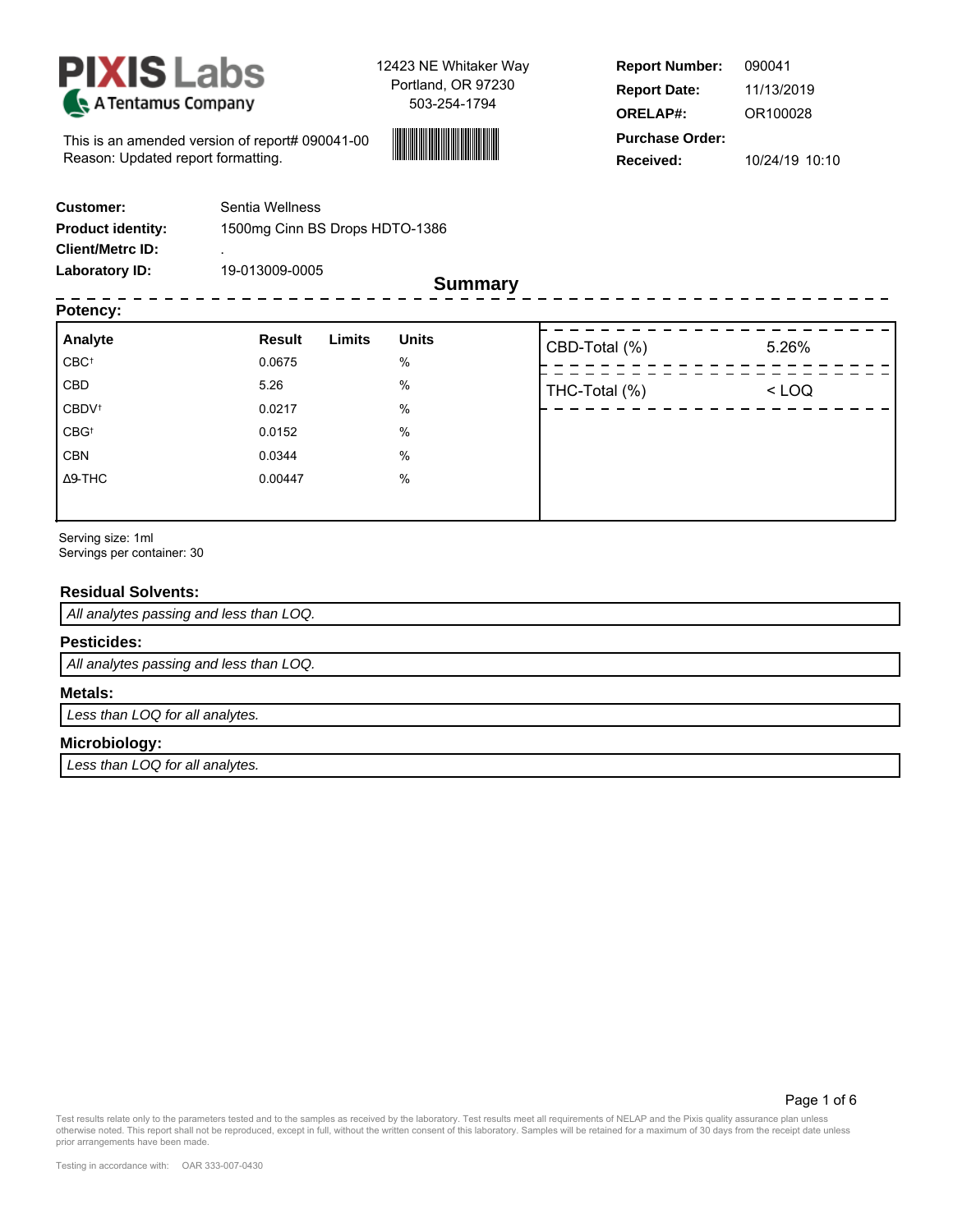



**Report Number: Report Date: ORELAP#: Purchase Order: Received:** 090041 11/13/2019 OR100028 10/24/19 10:10

Page 2 of 6

| <b>Customer:</b>         | Sentia Wellness<br>PO Box 15309<br>Portland Oregon 97293<br><b>United States</b> |
|--------------------------|----------------------------------------------------------------------------------|
| <b>Product identity:</b> | 1500mg Cinn BS Drops HDTO-1386                                                   |
| <b>Client/Metrc ID:</b>  |                                                                                  |
| <b>Sample Date:</b>      |                                                                                  |
| Laboratory ID:           | 19-013009-0005                                                                   |
| <b>Relinquished by:</b>  | Sentia Wellness                                                                  |
| Temp:                    | 20.7 °C                                                                          |
| Serving Size #1:         | 1.1 <sub>q</sub>                                                                 |
| Serving Size #2:         | 33 g                                                                             |

# **Sample Results**

| Potency                     |         | Batch: 1909812 |              |  |            |  |          |                   |              |
|-----------------------------|---------|----------------|--------------|--|------------|--|----------|-------------------|--------------|
| Analyte                     | Result  | Limits         | <b>Units</b> |  | <b>LOQ</b> |  | Analyze  | <b>Method</b>     | <b>Notes</b> |
| $CBC^{\dagger}$             | 0.0675  |                | $\%$         |  | 0.0033     |  | 10/25/19 | J AOAC 2015 V98-6 |              |
| CBC-At                      | $<$ LOQ |                | %            |  | 0.0033     |  | 10/25/19 | J AOAC 2015 V98-6 |              |
| CBC-Total <sup>t</sup>      | 0.0675  |                | %            |  | 0.0061     |  | 10/31/19 | J AOAC 2015 V98-6 |              |
| CBD                         | 5.26    |                | %            |  | 0.0326     |  | 10/25/19 | J AOAC 2015 V98-6 |              |
| CBD-A                       | $<$ LOQ |                | %            |  | 0.0033     |  | 10/25/19 | J AOAC 2015 V98-6 |              |
| CBD-Total                   | 5.26    |                | %            |  | 0.0355     |  | 10/31/19 | J AOAC 2015 V98-6 |              |
| <b>CBDV</b> <sup>t</sup>    | 0.0217  |                | $\%$         |  | 0.0033     |  | 10/25/19 | J AOAC 2015 V98-6 |              |
| CBDV-A <sup>t</sup>         | $<$ LOQ |                | %            |  | 0.0033     |  | 10/25/19 | J AOAC 2015 V98-6 |              |
| CBDV-Total <sup>t</sup>     | 0.0217  |                | $\%$         |  | 0.0061     |  | 10/31/19 | J AOAC 2015 V98-6 |              |
| $CBG^{\dagger}$             | 0.0152  |                | %            |  | 0.0033     |  | 10/25/19 | J AOAC 2015 V98-6 |              |
| $CBG-A^+$                   | $<$ LOQ |                | %            |  | 0.0033     |  | 10/25/19 | J AOAC 2015 V98-6 |              |
| CBG-Total <sup>t</sup>      | 0.0152  |                | $\%$         |  | 0.0061     |  | 10/31/19 | J AOAC 2015 V98-6 |              |
| $CBL$ <sup>†</sup>          | $<$ LOQ |                | $\%$         |  | 0.0033     |  | 10/25/19 | J AOAC 2015 V98-6 |              |
| CBN                         | 0.0344  |                | $\%$         |  | 0.0033     |  | 10/25/19 | J AOAC 2015 V98-6 |              |
| $\Delta$ 8-THC <sup>+</sup> | $<$ LOQ |                | %            |  | 0.0033     |  | 10/25/19 | J AOAC 2015 V98-6 |              |
| $\Delta$ 9-THC              | 0.00447 |                | $\%$         |  | 0.0033     |  | 10/25/19 | J AOAC 2015 V98-6 |              |
| THC-A                       | $<$ LOQ |                | %            |  | 0.0033     |  | 10/25/19 | J AOAC 2015 V98-6 |              |
| THC-Total                   | $<$ LOQ |                | %            |  | 0.0061     |  | 10/31/19 | J AOAC 2015 V98-6 |              |
| <b>THCV</b> <sup>t</sup>    | $<$ LOQ |                | %            |  | 0.0033     |  | 10/25/19 | J AOAC 2015 V98-6 |              |
| <b>THCV-A<sup>t</sup></b>   | $<$ LOQ |                | $\%$         |  | 0.0033     |  | 10/25/19 | J AOAC 2015 V98-6 |              |
| THCV-Total <sup>t</sup>     | $<$ LOQ |                | %            |  | 0.0061     |  | 10/31/19 | J AOAC 2015 V98-6 |              |

Test results relate only to the parameters tested and to the samples as received by the laboratory. Test results meet all requirements of NELAP and the Pixis quality assurance plan unless<br>otherwise noted. This report shall prior arrangements have been made.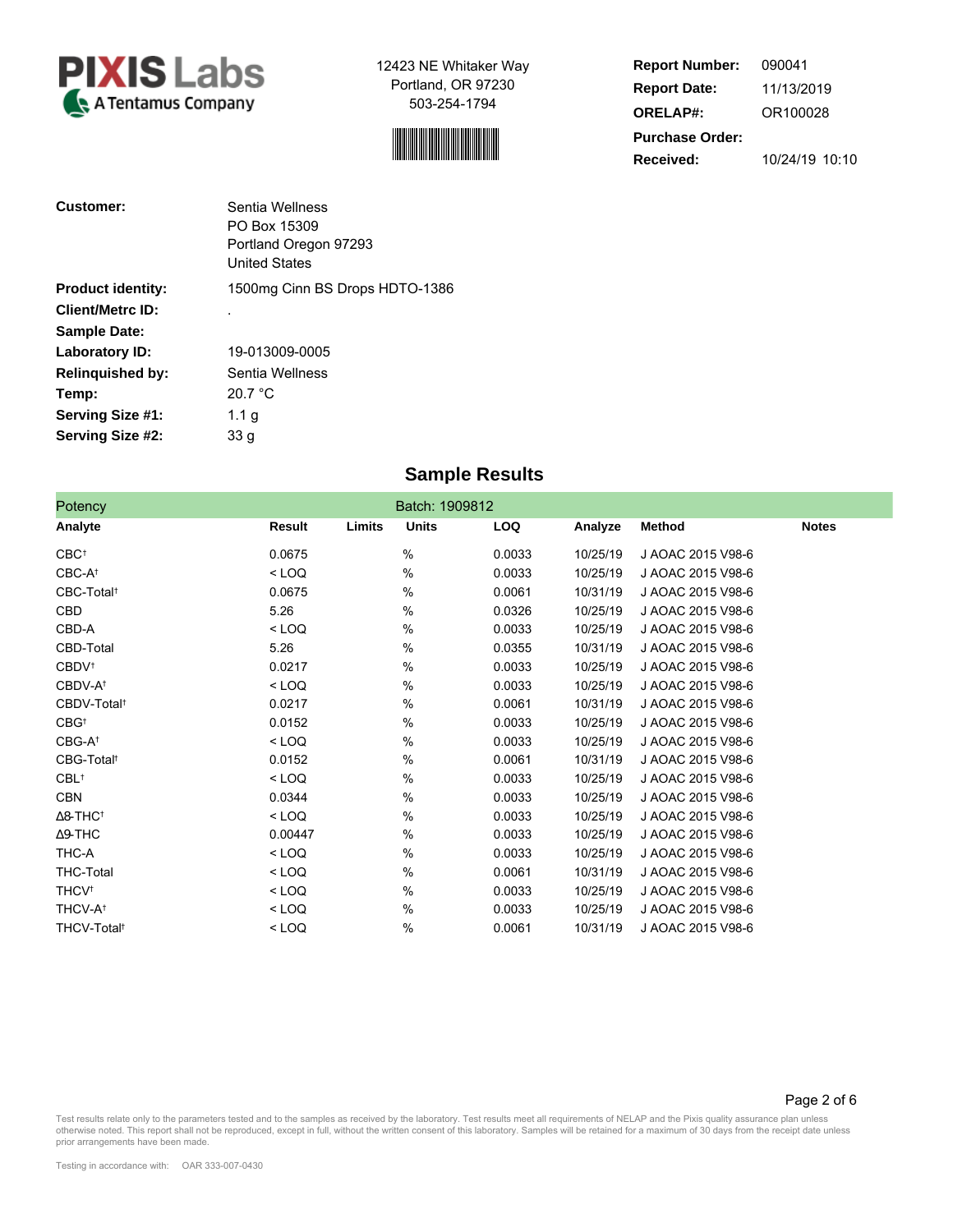

# 

**Report Number: Report Date: ORELAP#: Purchase Order: Received:** 090041 11/13/2019 OR100028 10/24/19 10:10

| Microbiology            |          |        |       |     |         |          |                         |              |  |  |  |
|-------------------------|----------|--------|-------|-----|---------|----------|-------------------------|--------------|--|--|--|
| Analyte                 | Result   | Limits | Units | LOQ | Batch   | Analvze  | Method                  | <b>Notes</b> |  |  |  |
| Aerobic Plate Count     | $<$ LOQ  |        | cfu/q | 10  | 1909660 | 10/27/19 | AOAC 990.12 (Petrifilm) | X            |  |  |  |
| E.coli                  | $<$ LOQ  |        | cfu/q | 10  | 1909658 | 10/27/19 | AOAC 991.14 (Petrifilm) | X            |  |  |  |
| <b>Total Coliforms</b>  | $<$ LOQ  |        | ctu/g | 10  | 1909658 | 10/27/19 | AOAC 991.14 (Petrifilm) | X            |  |  |  |
| Mold (RAPID Petrifilm)  | $<$ LOQ  |        | cfu/q | 10  | 1909659 | 10/27/19 | AOAC 2014.05 (RAPID)    | X            |  |  |  |
| Yeast (RAPID Petrifilm) | $<$ LOQ  |        | cfu/q | 10  | 1909659 | 10/27/19 | AOAC 2014.05 (RAPID)    | X            |  |  |  |
| Salmonella spp.         | Negative |        | /5g   |     | 1909663 | 10/26/19 | AOAC 2016.01            | х            |  |  |  |

| <b>Solvents</b>      | Method EPA5021A                                                                                                                                                                         |                         |      | <b>Batch 1909849</b><br>Units µg/g |  |                                | Analyze 10/30/19 12:22 PM |         |                         |      |          |  |
|----------------------|-----------------------------------------------------------------------------------------------------------------------------------------------------------------------------------------|-------------------------|------|------------------------------------|--|--------------------------------|---------------------------|---------|-------------------------|------|----------|--|
| Analyte              | Result                                                                                                                                                                                  | Limits LOQ Status Notes |      |                                    |  | Analyte                        |                           | Result  | Limits LOQ Status Notes |      |          |  |
| 1,4-Dioxane          | $<$ LOQ                                                                                                                                                                                 | 380                     | 100  | pass                               |  | 2-Butanol                      |                           | $<$ LOQ | 5000                    |      | 200 pass |  |
| 2-Ethoxyethanol      | $<$ LOQ                                                                                                                                                                                 | 160                     | 30.0 | pass                               |  | 2-Methylbutane                 |                           | $<$ LOQ |                         | 200  |          |  |
| 2-Methylpentane      | $<$ LOQ                                                                                                                                                                                 |                         | 30.0 |                                    |  | 2-Propanol (IPA)               |                           | $<$ LOQ | 5000                    | 200  | pass     |  |
| 2,2-Dimethylbutane   | $<$ LOQ                                                                                                                                                                                 |                         | 30.0 |                                    |  | 2,2-Dimethylpropane            |                           | $<$ LOQ |                         | 200  |          |  |
| 2,3-Dimethylbutane   | $<$ LOQ                                                                                                                                                                                 |                         | 30.0 |                                    |  | 3-Methylpentane                |                           | $<$ LOQ |                         | 30.0 |          |  |
| Acetone              | $<$ LOQ                                                                                                                                                                                 | 5000                    | 200  | pass                               |  | Acetonitrile                   |                           | $<$ LOQ | 410                     | 100  | pass     |  |
| Benzene              | $<$ LOQ                                                                                                                                                                                 | 2.00                    | 1.00 | pass                               |  | Butanes (sum)                  |                           | $<$ LOQ | 5000                    | 400  | pass     |  |
| Cyclohexane          | $<$ LOQ                                                                                                                                                                                 | 3880                    | 200  | pass                               |  | Ethyl acetate                  |                           | $<$ LOQ | 5000                    | 200  | pass     |  |
| Ethyl benzene        | $<$ LOQ                                                                                                                                                                                 |                         | 200  |                                    |  | Ethyl ether                    |                           | $<$ LOQ | 5000                    | 200  | pass     |  |
| Ethylene glycol      | $<$ LOQ                                                                                                                                                                                 | 620                     | 200  | pass                               |  | Ethylene oxide                 |                           | $<$ LOQ | 50.0                    | 30.0 | pass     |  |
| Hexanes (sum)        | $<$ LOQ                                                                                                                                                                                 | 290                     | 150  | pass                               |  | Isopropyl acetate              |                           | $<$ LOQ | 5000                    | 200  | pass     |  |
| Isopropylbenzene     | $<$ LOQ                                                                                                                                                                                 | 70.0                    | 30.0 | pass                               |  | m,p-Xylene                     |                           | $<$ LOQ |                         | 200  |          |  |
| Methanol             | $<$ LOQ                                                                                                                                                                                 | 3000                    | 200  | pass                               |  | Methylene chloride             |                           | $<$ LOQ | 600                     | 200  | pass     |  |
| Methylpropane        | $<$ LOQ                                                                                                                                                                                 |                         | 200  |                                    |  | n-Butane                       |                           | $<$ LOQ |                         | 200  |          |  |
| n-Heptane            | $<$ LOQ                                                                                                                                                                                 | 5000                    | 200  | pass                               |  | n-Hexane                       |                           | $<$ LOQ |                         | 30.0 |          |  |
| n-Pentane            | $<$ LOQ                                                                                                                                                                                 |                         | 200  |                                    |  | o-Xylene                       |                           | $<$ LOQ |                         | 200  |          |  |
| Pentanes (sum)       | $<$ LOQ                                                                                                                                                                                 | 5000                    | 600  | pass                               |  | Propane                        |                           | $<$ LOQ | 5000                    | 200  | pass     |  |
| Tetrahydrofuran      | <loq< td=""><td>720</td><td>100</td><td>pass</td><td></td><td>Toluene</td><td></td><td><math>&lt;</math> LOQ</td><td>890</td><td>100</td><td>pass</td><td></td></loq<>                  | 720                     | 100  | pass                               |  | Toluene                        |                           | $<$ LOQ | 890                     | 100  | pass     |  |
| <b>Total Xylenes</b> | <loq< td=""><td></td><td>400</td><td></td><td></td><td><b>Total Xylenes and Ethyl</b></td><td></td><td><math>&lt;</math> LOQ</td><td>2170</td><td>600</td><td>pass</td><td></td></loq<> |                         | 400  |                                    |  | <b>Total Xylenes and Ethyl</b> |                           | $<$ LOQ | 2170                    | 600  | pass     |  |

#### Page 3 of 6

Test results relate only to the parameters tested and to the samples as received by the laboratory. Test results meet all requirements of NELAP and the Pixis quality assurance plan unless<br>otherwise noted. This report shall prior arrangements have been made.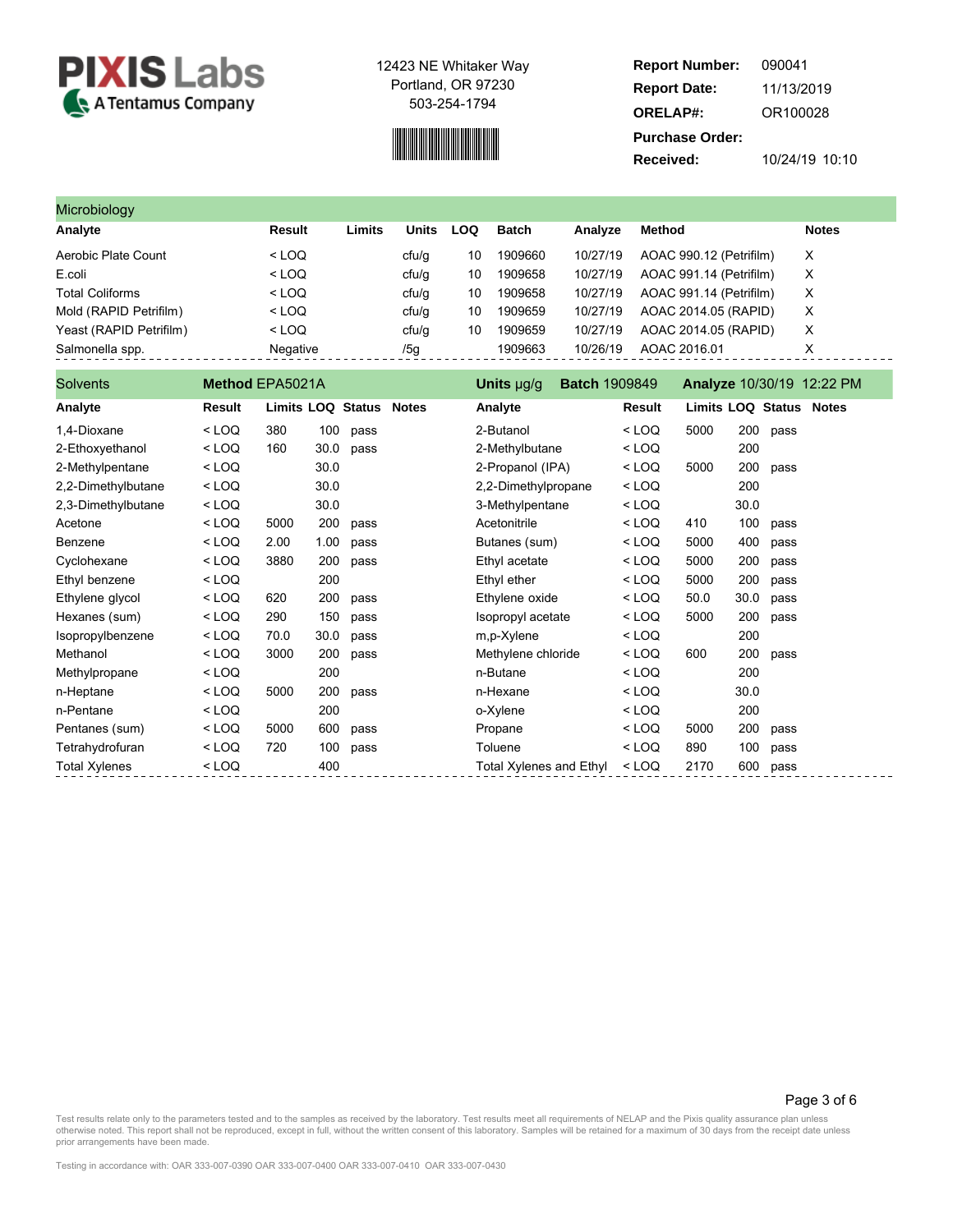



**Report Number: Report Date: ORELAP#: Purchase Order: Received:** 090041 11/13/2019 OR100028 10/24/19 10:10

| <b>Pesticides</b> |               |      |                         | Method AOAC 2007.01 & EN 15662 (mod) Units mg/kg Batch 1909768 |               |      | Analyze 10/28/19 02:51 PM |
|-------------------|---------------|------|-------------------------|----------------------------------------------------------------|---------------|------|---------------------------|
| Analyte           | <b>Result</b> |      | Limits LOQ Status Notes | Analyte                                                        | <b>Result</b> |      | Limits LOQ Status Notes   |
| Abamectin         | $<$ LOQ       | 0.50 | $0.250$ pass            | Acephate                                                       | $<$ LOQ       | 0.40 | $0.250$ pass              |
| Acequinocyl       | $<$ LOQ       | 2.0  | $1.00$ pass             | Acetamiprid                                                    | $<$ LOQ       | 0.20 | $0.100$ pass              |
| Aldicarb          | $<$ LOQ       | 0.40 | $0.200$ pass            | Azoxystrobin                                                   | $<$ LOQ       | 0.20 | $0.100$ pass              |
| <b>Bifenazat</b>  | $<$ LOQ       | 0.20 | $0.100$ pass            | <b>Bifenthrin</b>                                              | $<$ LOQ       | 0.20 | $0.100$ pass              |
| <b>Boscalid</b>   | $<$ LOQ       | 0.40 | $0.200$ pass            | Carbaryl                                                       | $<$ LOQ       | 0.20 | $0.100$ pass              |
| Carbofuran        | $<$ LOQ       | 0.20 | $0.100$ pass            | Chlorantraniliprole                                            | $<$ LOQ       | 0.20 | $0.100$ pass              |
| Chlorfenapyr      | $<$ LOQ       | 1.0  | $0.500$ pass            | Chlorpyrifos                                                   | $<$ LOQ       | 0.20 | $0.100$ pass              |
| Clofentezine      | $<$ LOQ       | 0.20 | $0.100$ pass            | Cyfluthrin                                                     | $<$ LOQ       | 1.0  | $0.500$ pass              |
| Cypermethrin      | $<$ LOQ       | 1.0  | $0.500$ pass            | Daminozide                                                     | $<$ LOQ       | 1.0  | $0.500$ pass              |
| Diazinon          | $<$ LOQ       | 0.20 | $0.100$ pass            | <b>Dichlorvos</b>                                              | $<$ LOQ       | 1.0  | $0.500$ pass              |
| Dimethoate        | $<$ LOQ       | 0.20 | $0.100$ pass            | Ethoprophos                                                    | $<$ LOQ       | 0.20 | $0.100$ pass              |
| Etofenprox        | $<$ LOQ       | 0.40 | $0.200$ pass            | Etoxazole                                                      | $<$ LOQ       | 0.20 | $0.100$ pass              |
| Fenoxycarb        | $<$ LOQ       | 0.20 | $0.100$ pass            | Fenpyroximate                                                  | $<$ LOQ       | 0.40 | $0.200$ pass              |
| Fipronil          | $<$ LOQ       | 0.40 | $0.200$ pass            | Flonicamid                                                     | $<$ LOQ       | 1.0  | $0.400$ pass              |
| Fludioxonil       | $<$ LOQ       | 0.40 | $0.200$ pass            | Hexythiazox                                                    | $<$ LOQ       | 1.0  | $0.400$ pass              |
| Imazalil          | $<$ LOQ       | 0.20 | $0.100$ pass            | Imidacloprid                                                   | $<$ LOQ       | 0.40 | $0.200$ pass              |
| Kresoxim-methyl   | $<$ LOQ       | 0.40 | $0.200$ pass            | Malathion                                                      | $<$ LOQ       | 0.20 | $0.100$ pass              |
| Metalaxyl         | $<$ LOQ       | 0.20 | $0.100$ pass            | Methiocarb                                                     | $<$ LOQ       | 0.20 | $0.100$ pass              |
| Methomyl          | $<$ LOQ       | 0.40 | 0.200 pass              | <b>MGK-264</b>                                                 | $<$ LOQ       | 0.20 | $0.100$ pass              |
| Myclobutanil      | $<$ LOQ       | 0.20 | $0.100$ pass            | Naled                                                          | $<$ LOQ       | 0.50 | 0.250 pass                |
| Oxamyl            | $<$ LOQ       | 1.0  | $0.500$ pass            | Paclobutrazole                                                 | $<$ LOQ       | 0.40 | $0.200$ pass              |
| Parathion-Methyl  | $<$ LOQ       | 0.20 | 0.200 pass              | Permethrin                                                     | $<$ LOQ       | 0.20 | $0.100$ pass              |
| Phosmet           | $<$ LOQ       | 0.20 | $0.100$ pass            | Piperonyl butoxide                                             | $<$ LOQ       | 2.0  | $1.00$ pass               |
| Prallethrin       | $<$ LOQ       | 0.20 | $0.200$ pass            | Propiconazole                                                  | $<$ LOQ       | 0.40 | $0.200$ pass              |
| Propoxur          | $<$ LOQ       | 0.20 | $0.100$ pass            | Pyrethrin I (total)                                            | $<$ LOQ       | 1.0  | $0.500$ pass              |
| Pyridaben         | $<$ LOQ       | 0.20 | $0.100$ pass            | Spinosad                                                       | $<$ LOQ       | 0.20 | $0.100$ pass              |
| Spiromesifen      | $<$ LOQ       | 0.20 | $0.100$ pass            | Spirotetramat                                                  | $<$ LOQ       | 0.20 | $0.100$ pass              |
| Spiroxamine       | $<$ LOQ       | 0.40 | 0.200 pass              | Tebuconazole                                                   | $<$ LOQ       | 0.40 | $0.200$ pass              |
| Thiacloprid       | $<$ LOQ       | 0.20 | $0.100$ pass            | Thiamethoxam                                                   | $<$ LOQ       | 0.20 | 0.100 pass                |
| Trifloxystrobin   | $<$ LOQ       | 0.20 | $0.100$ pass            |                                                                | ------------  |      |                           |

| Limits<br><b>Result</b> | <b>Units</b> |     | Analyze                                                                              |                      | <b>Notes</b>                                                                                       |
|-------------------------|--------------|-----|--------------------------------------------------------------------------------------|----------------------|----------------------------------------------------------------------------------------------------|
| $<$ LOQ                 | mg/kg        |     |                                                                                      |                      | X                                                                                                  |
| $<$ LOQ                 | mg/kg        |     | 10/30/19                                                                             |                      | X                                                                                                  |
| $<$ LOQ                 | mg/kg        |     | 10/30/19                                                                             |                      | Х                                                                                                  |
| $<$ LOQ                 | mg/kg        |     |                                                                                      |                      | X                                                                                                  |
|                         |              | LOQ | <b>Batch</b><br>0.0409 1909879<br>0.0409 1909879<br>0.0409 1909879<br>0.0205 1909879 | 10/30/19<br>10/30/19 | Method<br>AOAC 2013.06 (mod.)<br>AOAC 2013.06 (mod.)<br>AOAC 2013.06 (mod.)<br>AOAC 2013.06 (mod.) |

#### Page 4 of 6

Test results relate only to the parameters tested and to the samples as received by the laboratory. Test results meet all requirements of NELAP and the Pixis quality assurance plan unless<br>otherwise noted. This report shall prior arrangements have been made.

Testing in accordance with: OAR 333-007-0390 OAR 333-007-0400 OAR 333-007-0410 OAR 333-007-0430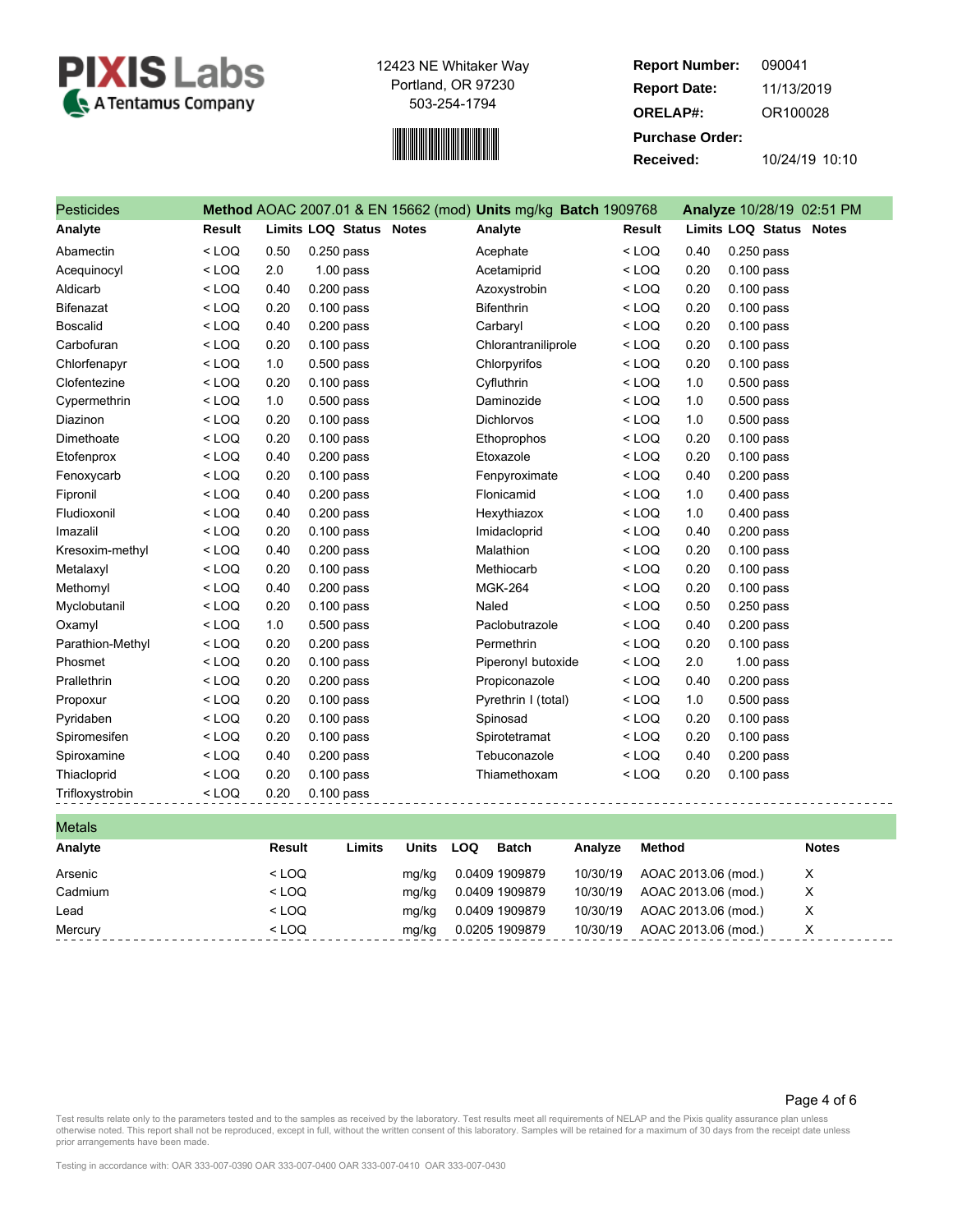

# 

**Report Number: Report Date: ORELAP#: Purchase Order: Received:** 090041 11/13/2019 OR100028 10/24/19 10:10

| Mycotoxins                           |         |        |              |            |              |          |                         |              |
|--------------------------------------|---------|--------|--------------|------------|--------------|----------|-------------------------|--------------|
| Analyte                              | Result  | Limits | <b>Units</b> | <b>LOQ</b> | <b>Batch</b> | Analyze  | <b>Method</b>           | <b>Notes</b> |
| Aflatoxin B1 <sup>t</sup>            | $<$ LOQ |        | µg/kg        | 5.00       | 1909802      | 10/29/19 | AOAC 2007 01 & EN 15662 |              |
| Aflatoxin B2 <sup>t</sup>            | $<$ LOQ |        | µg/kg        | 5.00       | 1909802      | 10/29/19 | AOAC 2007.01 & EN 15662 |              |
| Aflatoxin G1 <sup>+</sup>            | $<$ LOQ |        | µg/kg        | 5.00       | 1909802      | 10/29/19 | AOAC 2007 01 & EN 15662 |              |
| Aflatoxin G2 <sup>+</sup>            | $<$ LOQ |        | µg/kg        | 5.00       | 1909802      | 10/29/19 | AOAC 2007.01 & EN 15662 |              |
| Deoxynivalenol <sup>t</sup>          | $<$ LOQ |        | µg/kg        | 200        | 1909802      | 10/29/19 | AOAC 2007.01 & EN 15662 |              |
| Fumonisin B1 <sup>t</sup>            | $<$ LOQ |        | µg/kg        | 200        | 1909802      | 10/29/19 | AOAC 2007.01 & EN 15662 |              |
| Fumonisin B <sub>2<sup>t</sup></sub> | $<$ LOQ |        | µg/kg        | 400        | 1909802      | 10/29/19 | AOAC 2007 01 & EN 15662 |              |
| HT2-Toxin <sup>t</sup>               | $<$ LOQ |        | µg/kg        | 40.0       | 1909802      | 10/29/19 | AOAC 2007 01 & EN 15662 |              |
| Nivalenol <sup>t</sup>               | $<$ LOQ |        | µg/kg        | 400        | 1909802      | 10/29/19 | AOAC 2007.01 & EN 15662 |              |
| Ochratoxin A <sup>t</sup>            | $<$ LOQ |        | µg/kg        | 5.00       | 1909802      | 10/29/19 | AOAC 2007 01 & EN 15662 |              |
| Ochratoxin B <sup>t</sup>            | $<$ LOQ |        | µg/kg        | 2.00       | 1909802      | 10/29/19 | AOAC 2007 01 & EN 15662 |              |
| T2-Toxin <sup>t</sup>                | $<$ LOQ |        | µg/kg        | 20.0       | 1909802      | 10/29/19 | AOAC 2007 01 & EN 15662 |              |
| Zearalenone <sup>t</sup>             | $<$ LOQ |        | µg/kg        | 200        | 1909802      | 10/29/19 | AOAC 2007.01 & EN 15662 |              |

Page 5 of 6

Test results relate only to the parameters tested and to the samples as received by the laboratory. Test results meet all requirements of NELAP and the Pixis quality assurance plan unless<br>otherwise noted. This report shall prior arrangements have been made.